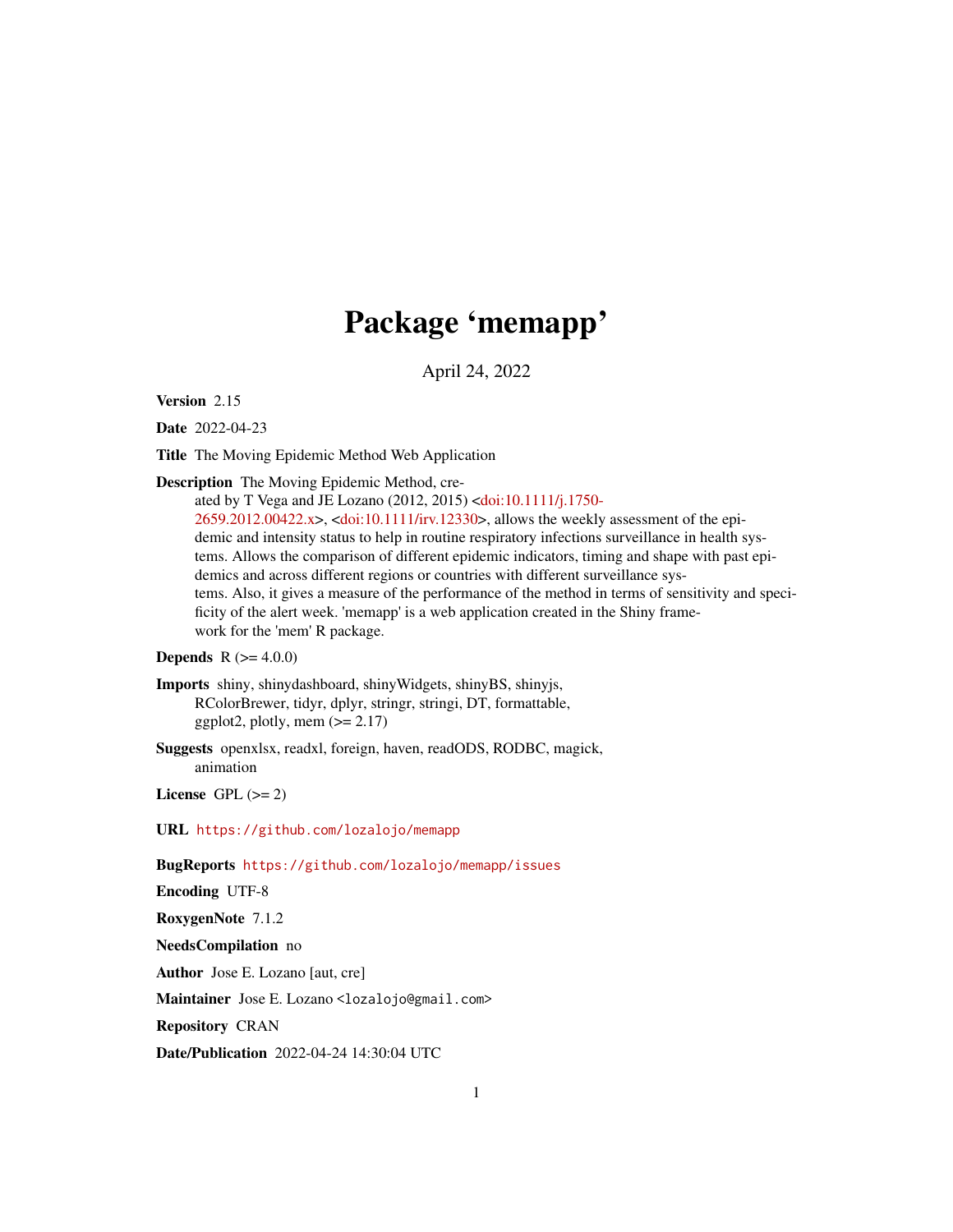## <span id="page-1-0"></span>R topics documented:

| Index |  |  |  |  |  |  |  |  |  |  |  |  |  |  |  |  |  |  |
|-------|--|--|--|--|--|--|--|--|--|--|--|--|--|--|--|--|--|--|
|       |  |  |  |  |  |  |  |  |  |  |  |  |  |  |  |  |  |  |
|       |  |  |  |  |  |  |  |  |  |  |  |  |  |  |  |  |  |  |
|       |  |  |  |  |  |  |  |  |  |  |  |  |  |  |  |  |  |  |

flucyl *Castilla y Leon influenza crude rates*

#### Description

This data set contains *Influenza Like Illness* (ILI) rates, in cases per 100,000 inhabitants collected by the *Influenza Surveillance Programme* of the Castilla y Leon Health Sentinel Network (CyLHSN) from 2001 to 2008.

#### Usage

data(flucyl)

#### Format

A data frame with 33 observations on 8 variables. Each observation is one surveillance week, and each variable is an influenza season.

2001/2002 a numeric vector - 2001/2002 rates per 100,000 inhabitants. 2002/2003 a numeric vector - 2002/2003 rates per 100,000 inhabitants. 2003/2004 a numeric vector - 2003/2004 rates per 100,000 inhabitants. 2004/2005 a numeric vector - 2004/2005 rates per 100,000 inhabitants. 2005/2006 a numeric vector - 2005/2006 rates per 100,000 inhabitants. 2006/2007 a numeric vector - 2006/2007 rates per 100,000 inhabitants. 2007/2008 a numeric vector - 2007/2008 rates per 100,000 inhabitants. 2008/2009 a numeric vector - 2008/2009 rates per 100,000 inhabitants.

#### Details

The Castilla y Leon Health Sentinel Network is a spanish regional influenza surveillance system based upon volunteer health professionals. The *Influenza Surveillance Programme* consists on a random sample of general practitioners (covering 30,000 population) which collect ILI cases weekly from 40th week (October) to 20th week (May) of the following year to provide estimations of the ILI weekly rate for the entire region.

The data set contains 8 surveillance seasons, from 2001/2002 to 2008/2009.

#### Source

Influenza Surveillance Programme. Castilla y Leon Health Sentinel Network. Consejeria de Sanidad. Junta de Castilla y Leon 2001-2008.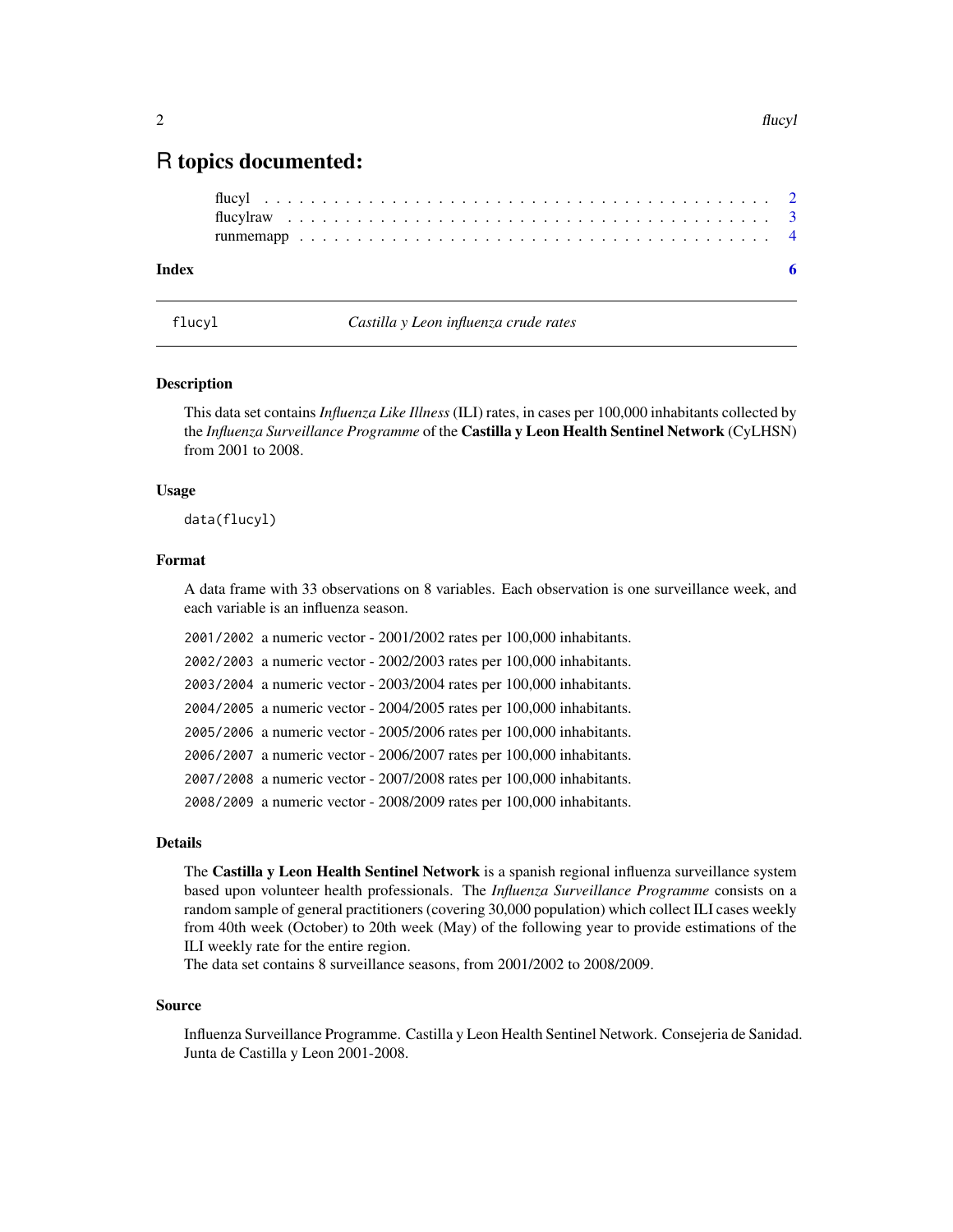#### <span id="page-2-0"></span>flucylraw 3

#### References

Castilla y Leon Health Sentinel Network Reports (Informes de la Red Centinela Sanitaria de Castilla y Leon).

Influenza Surveillance Programme (Programa de vigilancia de la gripe). <https://www.saludcastillayleon.es/profesionales/es/centinelas>

#### Examples

data(flucyl) plot(flucyl[,1],type="l")

flucylraw *Castilla y Leon influenza standarised rates*

#### Description

This data set contains *Influenza Like Illness* (ILI) rates, in cases per 100,000 inhabitants collected by the *Influenza Surveillance Programme* of the Castilla y Leon Health Sentinel Network (CyLHSN) from 2001 to 2008.

#### Usage

data(flucylraw)

#### Format

A data frame with 267 observations on 2 variables. Each observation is one surveillance week and rate,

year a numeric vector - year.

week a numeric vector - week.

rates a numeric vector - standarised rates per 100,000 inhabitants.

#### Details

The Castilla y Leon Health Sentinel Network is a spanish regional influenza surveillance system based upon volunteer health professionals. The *Influenza Surveillance Programme* consists on a random sample of general practitioners (covering 30,000 population) which collect ILI cases weekly from 40th week (October) to 20th week (May) of the following year to provide estimations of the ILI weekly rate for the entire region.

The data set contains 8 surveillance seasons, from 2001/2002 to 2008/2009.

#### Source

Influenza Surveillance Programme. Castilla y Leon Health Sentinel Network. Consejeria de Sanidad. Junta de Castilla y Leon 2001-2008.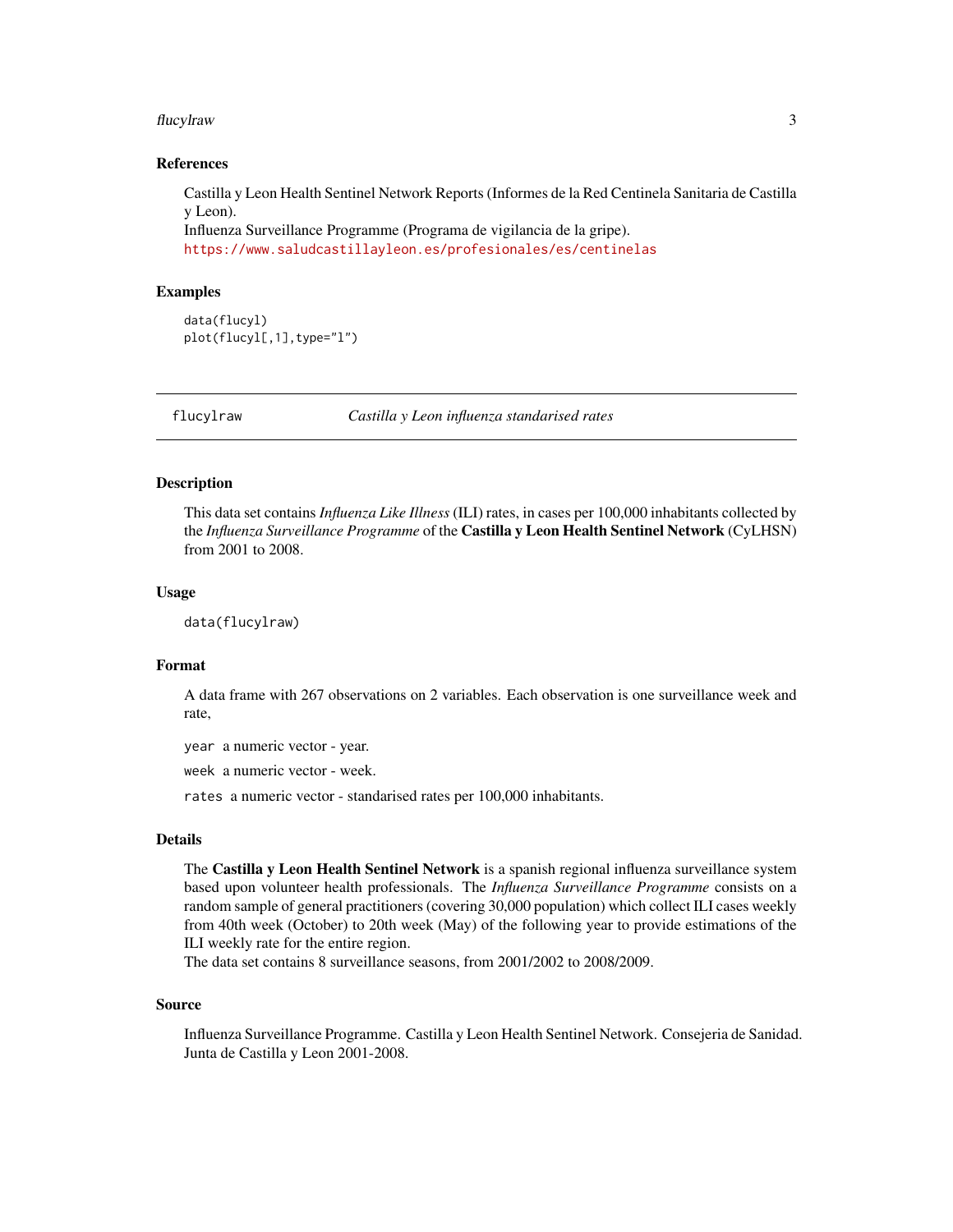#### <span id="page-3-0"></span>References

Castilla y Leon Health Sentinel Network Reports (Informes de la Red Centinela Sanitaria de Castilla y Leon).

```
Influenza Surveillance Programme (Programa de vigilancia de la gripe).
https://www.saludcastillayleon.es/profesionales/es/centinelas
```
#### Examples

```
data(flucylraw)
plot(flucylraw$rates,type="l")
```
runmemapp *The Moving Epidemics Method Shiny Web Application*

#### Description

Function runmemapp is used start the memapp Shiny Web Application.

memapp is a web application created to serve as a graphical user interface for the R mem library. It was created using Shiny, a web application framework for R. This application uses the development version of the mem R library.

#### Usage

```
runmemapp(launch.browser = TRUE, \ldots)
```
### Arguments

launch.browser whether if you want to launch the app in an external browser.

... other parameters passed to shiny::runApp.

#### Details

Input data is a data frame containing rates that represent historical influenza surveillance data. It can start and end at any given week (tipically at week 40th), and rates can be expressed as per 100,000 inhabitants (or per consultations, if population is not available) or any other scale. Parameters sent to the mem R library are set in the application itself.

#### Author(s)

Jose E. Lozano <lozalojo@gmail.com>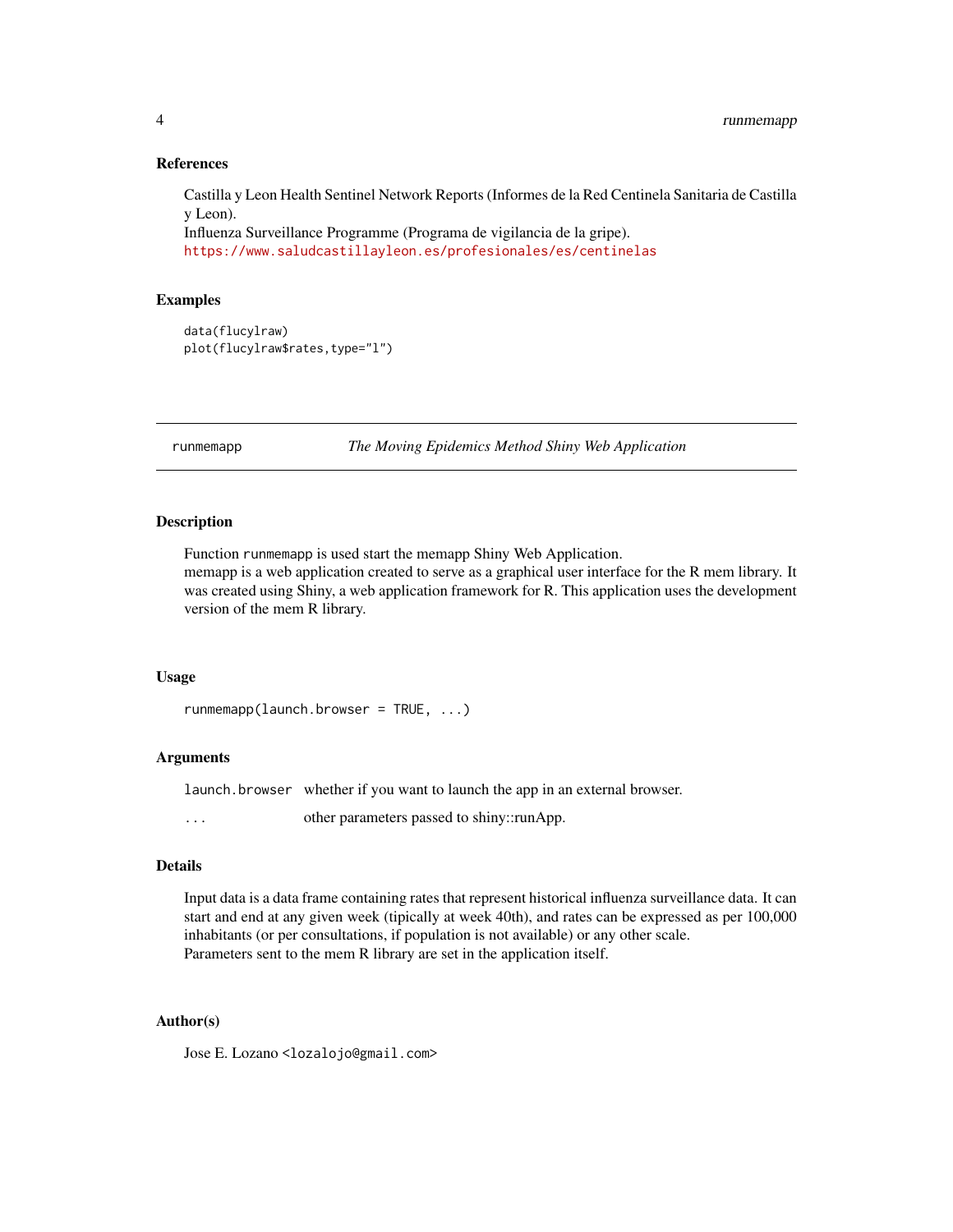#### runmemapp 5

#### References

Vega Alonso, Tomas, Jose E Lozano Alonso, Raul Ortiz de Lejarazu, and Marisol Gutierrez Perez. 2004. Modelling Influenza Epidemic: Can We Detect the Beginning and Predict the Intensity and Duration? International Congress Series, Options for the Control of Influenza V. Proceedings of the International Conference on Options for the Control of Influenza V, 1263 (June): 281-83. doi:10.1016/j.ics.2004.02.121.

Vega, Tomas, Jose Eugenio Lozano, Tamara Meerhoff, Rene Snacken, Joshua Mott, Raul Ortiz de Lejarazu, and Baltazar Nunes. 2013. Influenza Surveillance in Europe: Establishing Epidemic Thresholds by the Moving Epidemic Method. Influenza and Other Respiratory Viruses 7 (4): 546- 58. doi:10.1111/j.1750-2659.2012.00422.x.

Vega, Tomas, Jose E. Lozano, Tamara Meerhoff, Rene Snacken, Julien Beaute, Pernille Jorgensen, Raul Ortiz de Lejarazu, et al. 2015. Influenza Surveillance in Europe: Comparing Intensity Levels Calculated Using the Moving Epidemic Method. Influenza and Other Respiratory Viruses 9 (5): 234-46. doi:10.1111/irv.12330.

Lozano, Jose E. mem R package: First version of the MEM R library [Internet]. Valladolid, Spain: Foundation Institute of Health Sciences Studies of Castilla y Leon; 2014. Available from: https://cran.r-project.org/web/packages/mem/index.html

Lozano, Jose E. lozalojo/mem: Second release of the MEM R library. Zenodo [Internet]. [cited 2017 Feb 1]; Available from: https://zenodo.org/record/165983

#### Examples

```
library("memapp")
```
if (interactive()) runmemapp(launch.browser = TRUE)